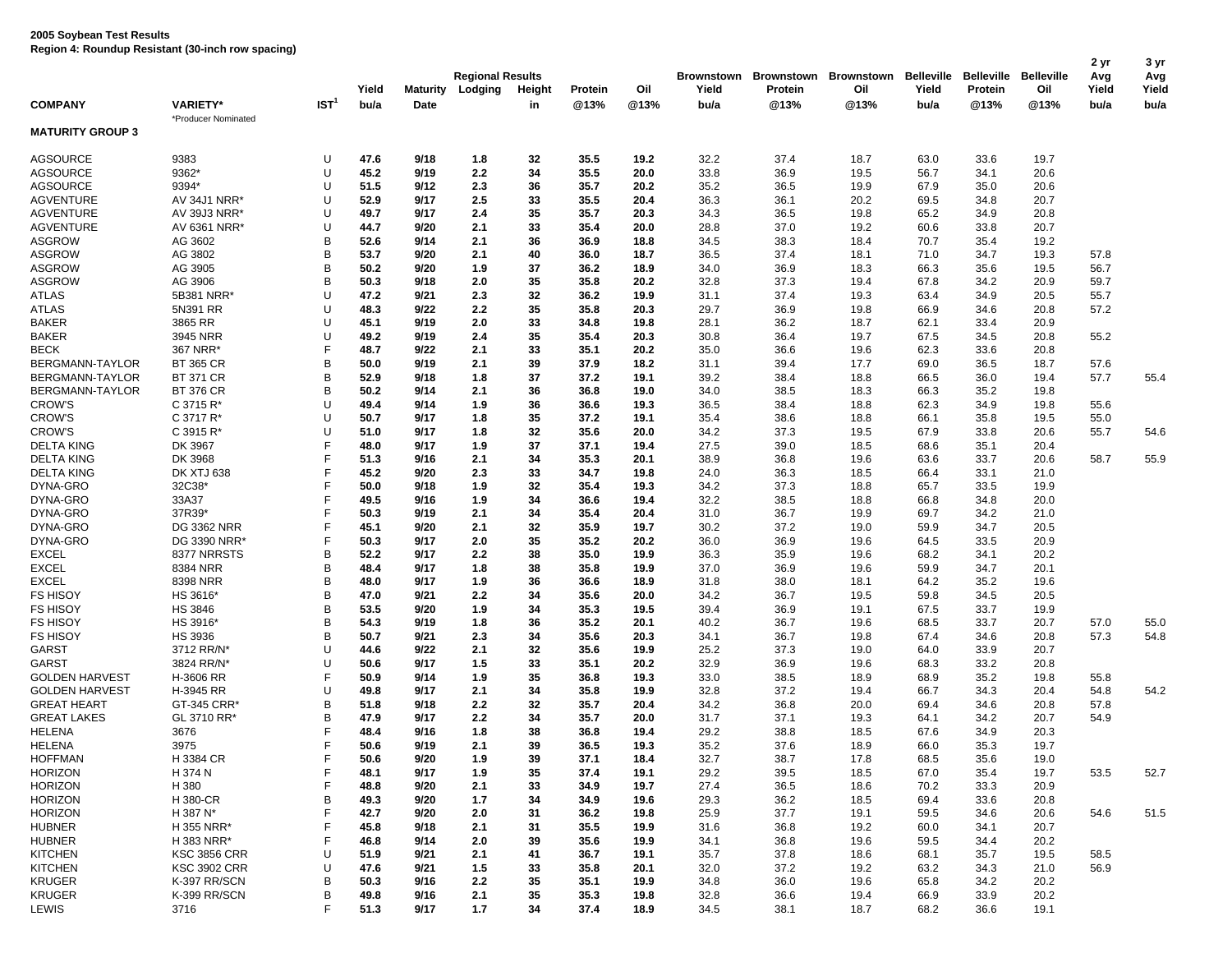|                         |                                      |                  | Yield        | <b>Maturity</b> | <b>Regional Results</b><br>Lodging | Height       | Protein      | Oil          | Yield        | Brownstown Brownstown Brownstown<br>Protein | Oil          | Belleville<br>Yield | Belleville<br>Protein | <b>Belleville</b><br>Oil | 2 yr<br>Avg<br>Yield | 3 yr<br>Avg<br>Yield |
|-------------------------|--------------------------------------|------------------|--------------|-----------------|------------------------------------|--------------|--------------|--------------|--------------|---------------------------------------------|--------------|---------------------|-----------------------|--------------------------|----------------------|----------------------|
| <b>COMPANY</b>          | <b>VARIETY*</b>                      | IST <sup>1</sup> | bu/a         | Date            |                                    | in           | @13%         | @13%         | bu/a         | @13%                                        | @13%         | bu/a                | @13%                  | @13%                     | bu/a                 | bu/a                 |
|                         | *Producer Nominated                  |                  |              |                 |                                    |              |              |              |              |                                             |              |                     |                       |                          |                      |                      |
| LEWIS                   | 3875                                 | F                | 47.0         | 9/20            | 2.1                                | 34           | 35.4         | 20.3         | 30.1         | 36.7                                        | 19.6         | 63.9                | 34.0                  | 21.0                     | 54.8                 | 52.6                 |
| LEWIS                   | 3715*                                | F                | 49.9         | 9/14            | 2.0                                | 33           | 36.8         | 19.3         | 32.9         | 38.6                                        | 18.9         | 66.9                | 35.1                  | 19.8                     | 54.9                 | 53.8                 |
| LEWIS                   | 3853*                                | F                | 46.8         | 9/20            | 2.1                                | 32           | 35.5         | 19.2         | 32.9         | 37.6                                        | 18.5         | 60.6                | 33.4                  | 19.9                     |                      |                      |
| MIDLAND                 | 9A402 NRR*                           | B                | 49.5         | 9/21            | 2.1                                | 37           | 36.1         | 19.2         | 34.6         | 38.1                                        | 18.4         | 64.3                | 34.2                  | 19.9                     | 57.6                 | 55.8                 |
| <b>MIDLAND</b>          | MG 3836 NRRSTS                       | B                | 51.1         | 9/18            | 1.9                                | 35           | 35.9         | 19.1         | 37.7         | 37.2                                        | 18.8         | 64.6                | 34.6                  | 19.4                     |                      |                      |
| MIDWEST SEED GEN        | GR 3832*                             | U                | 47.6         | 9/19            | 1.7                                | 33           | 35.5         | 19.2         | 33.9         | 37.4                                        | 18.7         | 61.4                | 33.7                  | 19.8                     |                      |                      |
| MIDWEST SEED GEN        | GR 3931*<br><b>SC STEPHEN 3.8NRR</b> | U                | 53.0         | 9/20            | 1.9                                | 34           | 35.5         | 20.0         | 37.9         | 37.1                                        | 19.5         | 68.1                | 33.9                  | 20.5                     |                      |                      |
| MILES                   |                                      | U<br>B           | 48.5<br>44.1 | 9/20<br>9/12    | 2.1                                | 33<br>31     | 35.6         | 20.1         | 31.0         | 37.0                                        | 19.5         | 66.0                | 34.2                  | 20.8                     | 56.8                 |                      |
| NΚ<br>NK                | S 31-V3*<br>S 35-F9*                 | B                | 47.2         | 9/17            | 1.9<br>1.9                         | 33           | 37.5<br>34.4 | 19.1<br>20.5 | 35.2         | 38.1<br>35.7                                | 18.7         | 53.0<br>61.4        | 36.8<br>33.2          | 19.5<br>21.0             |                      |                      |
|                         |                                      | B                | 51.5         | 9/22            |                                    | 38           |              |              | 33.0         | 37.0                                        | 20.0         |                     |                       |                          | 54.5                 |                      |
| NK                      | S 37-N4*                             | B                | 49.7         | 9/19            | 2.0<br>2.0                         | 35           | 36.7<br>35.9 | 18.5<br>19.6 | 35.8         | 37.5                                        | 18.4         | 67.2<br>66.0        | 36.4<br>34.4          | 18.7<br>20.7             |                      | 53.4                 |
| NΚ                      | S 39-K6*<br>S 39-Q4*                 | B                | 45.8         | 9/19            | 1.7                                | 35           | 36.5         | 19.6         | 33.3<br>28.8 | 38.4                                        | 18.6<br>19.1 | 62.9                | 34.5                  | 20.2                     |                      |                      |
| NΚ<br>NU-AG             | 394 NRR*                             | U                | 47.5         | 9/22            | 1.5                                | 33           | 36.0         | 20.0         | 26.3         | 37.8                                        | 19.1         | 68.8                | 34.2                  | 20.9                     | 56.5                 |                      |
| <b>PIONEER</b>          | 93M42                                | B                | 52.5         | 9/14            | 1.9                                | 38           | 36.3         | 19.8         | 39.0         | 38.3                                        | 19.1         | 66.1                | 34.3                  | 20.5                     |                      |                      |
| <b>PIONEER</b>          | 93M50*                               | B                | 48.4         | 9/11            | 2.2                                | 38           | 35.3         | 19.8         | 32.5         | 37.4                                        | 18.9         | 64.2                | 33.2                  | 20.6                     | 53.9                 |                      |
| <b>PIONEER</b>          | 93M90*                               | B                | 49.8         | 9/17            | 1.6                                | 37           | 37.1         | 19.2         | 32.9         | 38.9                                        | 18.4         | 66.6                | 35.3                  | 20.0                     | 56.7                 | 55.0                 |
| <b>PIONEER</b>          | 93M93*                               | B                | 50.5         | 9/18            | 1.9                                | 37           | 35.2         | 19.7         | 33.5         | 36.5                                        | 18.6         | 67.6                | 33.9                  | 20.9                     | 57.6                 |                      |
| <b>STINE</b>            | 3532-4                               | U                | 48.9         | 9/17            | 2.2                                | 33           | 35.8         | 20.3         | 32.1         | 36.7                                        | 19.9         | 65.6                | 35.0                  | 20.6                     | 56.6                 |                      |
| <b>STINE</b>            | 3832-4                               | U                | 49.2         | 9/20            | 2.1                                | 34           | 35.6         | 20.2         | 33.6         | 36.8                                        | 19.6         | 64.7                | 34.5                  | 20.9                     | 55.3                 | 53.4                 |
| <b>STINE</b>            | 3942-4                               | U                | 51.6         | 9/17            | 1.7                                | 32           | 35.6         | 20.0         | 36.2         | 36.8                                        | 19.4         | 67.0                | 34.4                  | 20.6                     |                      |                      |
| <b>STONE</b>            | HC 2373*                             | F                | 48.8         | 9/17            | 1.9                                | 34           | 37.0         | 19.3         | 31.6         | 38.7                                        | 18.7         | 66.0                | 35.3                  | 19.9                     | 54.4                 |                      |
| <b>TRISOY</b>           | 3717 RR(CN)*                         | U                | 46.3         | 9/20            | 2.2                                | 33           | 35.5         | 20.0         | 31.3         | 36.7                                        | 19.4         | 61.3                | 34.3                  | 20.6                     | 55.1                 |                      |
| <b>VIGORO</b>           | V 36N5 RR                            | F                | 47.6         | 9/18            | 2.2                                | 37           | 37.8         | 18.3         | 31.5         | 39.3                                        | 17.9         | 63.7                | 36.4                  | 18.8                     |                      |                      |
| <b>VIGORO</b>           | V 39N4 RR                            | F                | 47.9         | 9/19            | 2.3                                | 34           | 35.6         | 20.4         | 30.6         | 37.0                                        | 19.8         | 65.1                | 34.2                  | 20.9                     | 55.9                 | 54.7                 |
| <b>WILKEN</b>           | <b>W 3479 NRR</b>                    | F                | 50.4         | 9/17            | 1.8                                | 33           | 35.1         | 19.3         | 36.9         | 36.4                                        | 19.2         | 63.8                | 33.9                  | 19.5                     | 56.5                 |                      |
| <b>WILKEN</b>           | <b>W 3491 NRR</b>                    | F                | 47.8         | 9/20            | 2.3                                | 35           | 35.7         | 20.3         | 31.7         | 36.7                                        | 19.8         | 64.0                | 34.7                  | 20.7                     | 56.2                 | 54.3                 |
| <b>WILKEN</b>           | W 3499 NRR                           | F                | 52.4         | 9/17            | 1.8                                | 34           | 35.4         | 20.1         | 36.8         | 37.3                                        | 19.4         | 68.0                | 33.5                  | 20.7                     | 57.5                 | 56.1                 |
| <b>WILLCROSS</b>        | RR 2355 N                            | U                | 47.3         | 9/19            | 1.7                                | 34           | 37.5         | 18.8         | 26.1         | 38.9                                        | 18.4         | 68.6                | 36.2                  | 19.1                     |                      |                      |
| <b>WILLCROSS</b>        | RR 2385 N                            | U                | 49.2         | 9/17            | 1.8                                | 34           | 35.9         | 19.1         | 32.9         | 37.7                                        | 18.5         | 65.4                | 34.2                  | 19.6                     |                      |                      |
| <b>WILLCROSS</b>        | RR 2386 X1                           | U                | 47.9         | 9/21            | 2.0                                | 33           | 35.0         | 19.6         | 25.7         | 36.4                                        | 18.4         | 70.2                | 33.6                  | 20.8                     |                      |                      |
| <b>WILLCROSS</b>        | RR 2392 N                            | U                | 52.2         | 9/17            | 2.0                                | 35           | 35.2         | 20.1         | 36.4         | 37.0                                        | 19.5         | 68.1                | 33.5                  | 20.7                     |                      |                      |
| <b>WILLCROSS</b>        | RR 2393 N                            | Ū                | 50.6         | 9/20            | 2.2                                | 36           | 35.6         | 20.2         | 31.9         | 36.8                                        | 19.7         | 69.4                | 34.5                  | 20.8                     | 57.2                 | 55.0                 |
|                         | AVERAGE                              |                  | 49.3         | 9/18            | 2.0                                | 35           | 35.9         | 19.7         | 33.1         | 37.3                                        | 19.1         | 65.6                | 34.5                  | 20.3                     | 56.3                 | 54.4                 |
|                         | L.S.D. 25% LEVEL                     |                  | 3.9          |                 | 0.3                                | $\mathbf{2}$ | 0.62         | 0.37         | 3.9          | 0.5                                         | 0.3          | 3.0                 | 0.5                   | 0.2                      |                      |                      |
|                         | COEFF. OF VAR. (%)                   |                  | 11.7         |                 | 24.4                               | 8            | 2.6          | 2.8          | 12.4         | 1.4                                         | 1.5          | 4.9                 | 1.4                   | 1.2                      |                      |                      |
| <b>MATURITY GROUP 4</b> |                                      |                  |              |                 |                                    |              |              |              |              |                                             |              |                     |                       |                          |                      |                      |
| <b>AGVENTURE</b>        | AV 41J8 NRR*                         | U                | 50.0         | 9/21            | 1.7                                | 35           | 36.3         | 19.8         | 36.0         | 36.9                                        | 19.2         | 64.0                | 35.6                  | 20.3                     | 57.4                 |                      |
| <b>AGVENTURE</b>        | <b>AV 42T2 NRR*</b>                  | U                | 49.7         | 9/22            | 2.1                                | 42           | 35.3         | 19.6         | 38.8         | 36.0                                        | 19.1         | 60.6                | 34.5                  | 20.0                     |                      |                      |
| <b>ASGROW</b>           | AG 4403*                             | В                | 51.3         | 9/25            | 1.6                                | 40           | 35.4         | 20.3         | 34.9         | 36.0                                        | 20.1         | 67.6                | 34.7                  | 20.6                     |                      |                      |
| <b>ASGROW</b>           | AG 4502*                             | B                | 49.6         | 9/23            | 1.4                                | 38           | 37.8         | 18.9         | 35.8         | 38.2                                        | 18.5         | 63.3                | 37.3                  | 19.3                     |                      |                      |
| <b>ASGROW</b>           | AG 4703                              | B                | 51.8         | 9/26            | 1.5                                | 37           | 36.3         | 18.9         | 38.9         | 37.1                                        | 18.5         | 64.6                | 35.4                  | 19.4                     |                      |                      |
| <b>ASGROW</b>           | AG 4801'                             | B                | 52.2         | 9/25            | 1.7                                | 39           | 35.7         | 19.9         | 41.1         | 36.4                                        | 19.6         | 63.4                | 35.0                  | 20.2                     |                      |                      |
| ASGROW                  | AG 4903*                             | в                | 45.2         | 9/30            | 1.7                                | 40           | 36.0         | 19.3         | 30.7         | 37.3                                        | 18.8         | 59.7                | 34.8                  | 19.8                     |                      |                      |
| <b>ATLAS</b>            | 5B430 NRR*                           | U                | 52.2         | 9/20            | 1.7                                | 33           | 34.7         | 20.2         | 38.0         | 35.9                                        | 19.5         | 66.3                | 33.5                  | 20.9                     | 61.2                 |                      |
| <b>ATLAS</b>            | 5N445 RR*                            | U                | 50.2         | 9/21            | 1.3                                | 36           | 35.9         | 19.8         | 38.8         | 36.5                                        | 19.6         | 61.6                | 35.3                  | 20.1                     | 57.7                 |                      |
| <b>BAKER</b>            | 4565 NRR                             | Ù                | 54.3         | 9/22            | 2.3                                | 45           | 36.0         | 19.3         | 43.8         | 36.6                                        | 19.1         | 64.7                | 35.4                  | 19.6                     |                      |                      |
| BECK                    | 405 NRR*                             | F                | 52.9         | 9/23            | 2.0                                | 37           | 35.8         | 20.3         | 37.3         | 36.8                                        | 19.8         | 68.6                | 34.9                  | 20.7                     | 60.6                 | 57.2                 |
| <b>BECK</b>             | <b>444 NRR</b>                       |                  | 53.8         | 9/21            | 2.3                                | 42           | 35.7         | 19.4         | 42.9         | 36.3                                        | 19.3         | 64.7                | 35.1                  | 19.5                     |                      |                      |
| <b>BERGMANN-TAYLOR</b>  | <b>BT 426 CR</b>                     | B                | 54.9         | 9/23            | 1.8                                | 41           | 36.1         | 19.4         | 43.0         | 36.5                                        | 19.2         | 66.7                | 35.6                  | 19.6                     |                      |                      |
| <b>BERGMANN-TAYLOR</b>  | <b>BT 434 CR</b>                     | B                | 52.4         | 9/21            | 1.4                                | 34           | 35.1         | 19.9         | 38.2         | 36.2                                        | 19.2         | 66.7                | 34.0                  | 20.6                     | 60.6                 | 58.1                 |
| BERGMANN-TAYLOR         | <b>BT 441 CR</b>                     | B                | 50.7         | 9/25            | 1.4                                | 41           | 34.9         | 20.4         | 36.6         | 35.5                                        | 20.2         | 64.8                | 34.2                  | 20.6                     | 59.9                 | 56.1                 |
| BERGMANN-TAYLOR         | <b>BT 446 CR</b>                     | B                | 54.1         | 9/25            | 1.9                                | 37           | 36.2         | 19.4         | 39.7         | 37.0                                        | 18.9         | 68.4                | 35.3                  | 19.8                     |                      |                      |
| BERGMANN-TAYLOR         | <b>BT 484 CR</b>                     | B                | 51.6         | 9/24            | 1.8                                | 42           | 37.3         | 19.1         | 37.0         | 37.8                                        | 18.8         | 66.1                | 36.9                  | 19.3                     | 58.1                 | 55.9                 |
| <b>BIO GENE</b>         | <b>BG 4206 RN</b>                    | F                | 52.3         | 9/21            | 1.7                                | 39           | 34.4         | 19.9         | 40.0         | 35.2                                        | 19.6         | 64.5                | 33.5                  | 20.2                     |                      |                      |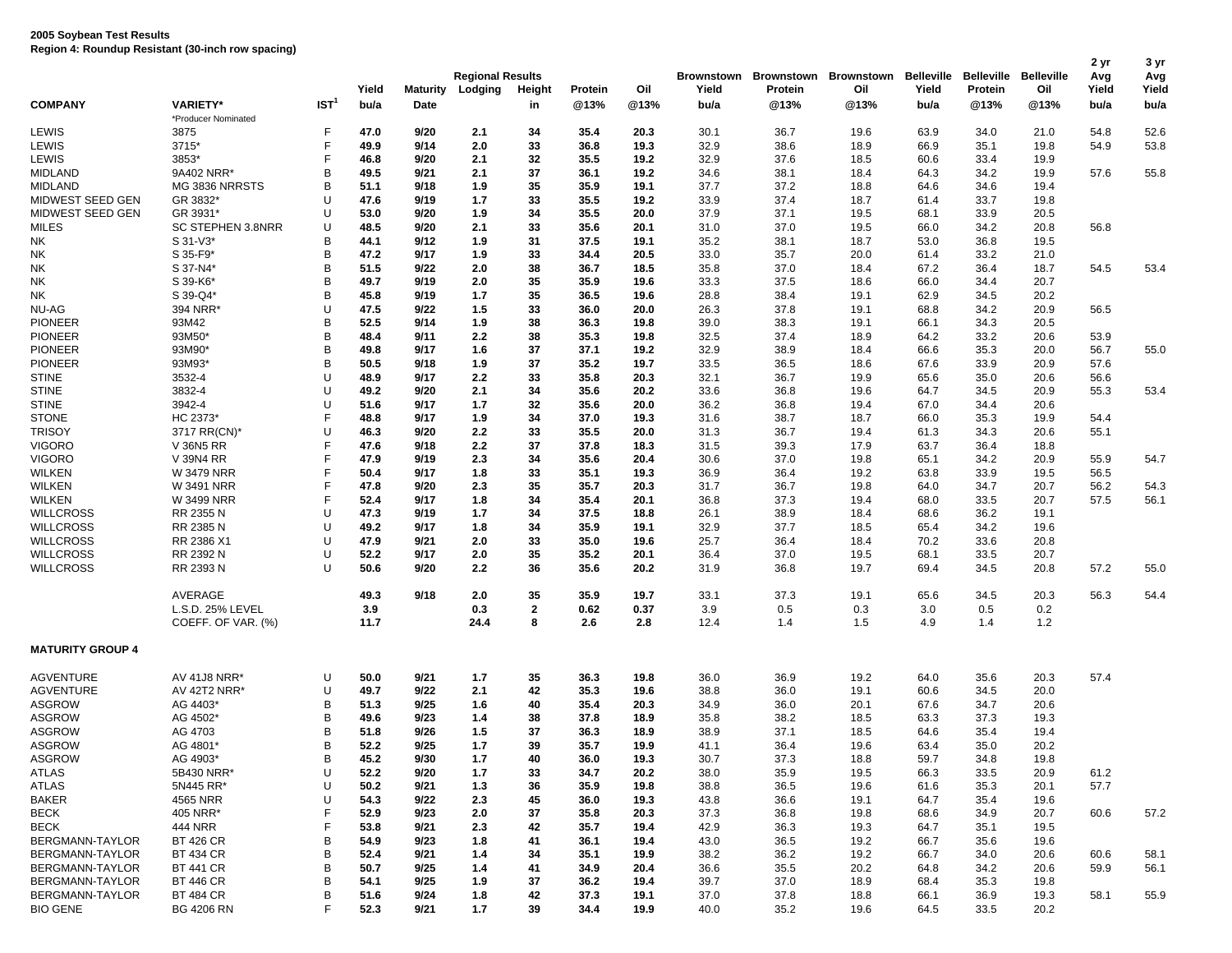|                       |                     |                  |       | <b>Regional Results</b> |         |        |         |      |       | Brownstown Brownstown | <b>Brownstown</b> | <b>Belleville</b> | <b>Belleville</b> | <b>Belleville</b> | 2 yr<br>Avg | 3 yr<br>Avg |
|-----------------------|---------------------|------------------|-------|-------------------------|---------|--------|---------|------|-------|-----------------------|-------------------|-------------------|-------------------|-------------------|-------------|-------------|
|                       |                     |                  | Yield | Maturity                | Lodging | Height | Protein | Oil  | Yield | Protein               | Oil               | Yield             | Protein           | Oil               | Yield       | Yield       |
| <b>COMPANY</b>        | <b>VARIETY*</b>     | IST <sup>1</sup> | bu/a  | <b>Date</b>             |         | in     | @13%    | @13% | bu/a  | @13%                  | @13%              | bu/a              | @13%              | @13%              | bu/a        | bu/a        |
|                       | *Producer Nominated |                  |       |                         |         |        |         |      |       |                       |                   |                   |                   |                   |             |             |
| <b>BIO GENE</b>       | <b>BG 4406 RN</b>   | F                | 55.6  | 9/24                    | 2.1     | 43     | 35.9    | 19.3 | 44.4  | 36.5                  | 19.2              | 66.8              | 35.3              | 19.5              |             |             |
| <b>CROW'S</b>         | C 4142 R*           | U                | 52.2  | 9/21                    | 1.6     | 38     | 34.6    | 19.9 | 36.6  | 35.2                  | 19.7              | 67.8              | 34.0              | 20.1              |             |             |
| <b>DEKALB</b>         | DKB 44-51           | B                | 50.5  | 9/26                    | 1.5     | 40     | 34.9    | 20.5 | 35.6  | 35.4                  | 20.3              | 65.4              | 34.3              | 20.8              |             |             |
| <b>DEKALB</b>         | DKB 46-51'          | B                | 53.6  | 9/25                    | 2.0     | 42     | 37.2    | 18.8 | 41.7  | 37.7                  | 18.6              | 65.6              | 36.6              | 19.0              |             |             |
| <b>DELTA KING</b>     | DK 4366             | F                | 50.2  | 9/21                    | 1.8     | 43     | 35.4    | 19.6 | 38.4  | 36.1                  | 19.2              | 62.0              | 34.6              | 19.9              |             |             |
| <b>DELTA KING</b>     | DK 4461             | F                | 48.1  | 9/27                    | 1.7     | 40     | 34.7    | 20.5 | 35.0  | 34.8                  | 20.4              | 61.1              | 34.6              | 20.6              | 59.3        | 56.2        |
| <b>DELTA KING</b>     | DK 4667             | F                | 49.8  | 9/25                    | 2.5     | 45     | 35.3    | 19.1 | 36.0  | 36.2                  | 18.8              | 63.5              | 34.4              | 19.5              |             |             |
| <b>DELTA KING</b>     | DK 4763             | F                | 55.5  | 9/26                    | 1.8     | 41     | 37.2    | 18.7 | 41.7  | 37.9                  | 18.5              | 69.3              | 36.4              | 19.0              | 61.5        | 58.5        |
| <b>DELTA KING</b>     | DK 4866             | F                | 47.3  | 9/28                    | 1.9     | 40     | 35.6    | 18.7 | 31.4  | 36.5                  | 18.3              | 63.2              | 34.8              | 19.0              |             |             |
| <b>DELTA KING</b>     | DK 4967             | F                | 52.6  | 9/27                    | 2.0     | 41     | 37.6    | 18.8 | 36.3  | 37.9                  | 18.7              | 68.9              | 37.3              | 18.9              | 60.3        | 57.7        |
| <b>DELTA KING</b>     | <b>DK XTJ 640</b>   | F                | 54.1  | 9/23                    | 2.0     | 41     | 35.8    | 19.4 | 42.6  | 36.4                  | 19.3              | 65.6              | 35.3              | 19.5              |             |             |
| <b>DELTA KING</b>     | DK XTJ 6D44         | F                | 57.6  | 9/24                    | 2.2     | 43     | 36.0    | 19.4 | 43.9  | 36.4                  | 19.2              | 71.3              | 35.6              | 19.6              |             |             |
| <b>DELTA KING</b>     | DK XTJ 6L49         | F                | 42.6  | 10/1                    | 1.8     | 42     | 35.6    | 19.0 | 30.7  | 36.5                  | 18.6              | 54.5              | 34.7              | 19.4              |             |             |
| DYNA-GRO              | 35B40*              | F                | 51.5  | 9/20                    | 2.2     | 40     | 35.3    | 19.7 | 35.8  | 36.2                  | 19.4              | 67.2              | 34.4              | 20.0              |             |             |
| DYNA-GRO              | 36K40               | F                | 47.9  | 9/20                    | 1.6     | 37     | 35.1    | 20.0 | 36.8  | 36.0                  | 19.5              | 59.0              | 34.1              | 20.4              |             |             |
| DYNA-GRO              | <b>DG 3437 NRR</b>  | F                | 50.2  | 9/21                    | 1.4     | 36     | 35.0    | 20.0 | 35.3  | 35.9                  | 19.3              | 65.1              | 34.2              | 20.6              |             |             |
| DYNA-GRO              | DG 3443 NRR*        | F                | 48.0  | 9/27                    | 1.6     | 41     | 34.5    | 20.5 | 34.0  | 34.9                  | 20.4              | 61.9              | 34.2              | 20.7              |             |             |
| <b>EXCEL</b>          | 8427 NRR*           | B                | 53.7  | 9/23                    | 1.3     | 34     | 34.8    | 20.1 | 37.9  | 36.0                  | 19.4              | 69.5              | 33.6              | 20.8              | 63.2        | 59.5        |
| <b>EXCEL</b>          | 8430 NNRRSTS        | B                | 53.5  | 9/22                    | 1.7     | 42     | 36.2    | 19.6 | 42.2  | 36.4                  | 19.4              | 64.8              | 35.9              | 19.8              | 57.4        |             |
| <b>FS HISOY</b>       | HS 4028*            | B                | 54.3  | 9/20                    | 1.6     | 33     | 35.7    | 20.2 | 37.2  | 36.6                  | 19.8              | 71.3              | 34.9              | 20.6              | 59.2        | 56.2        |
| <b>FS HISOY</b>       | HS 4046             | B                | 53.5  | 9/22                    | 1.9     | 40     | 36.0    | 19.5 | 42.5  | 36.5                  | 19.4              | 64.4              | 35.5              | 19.6              |             |             |
| <b>FS HISOY</b>       | <b>HS 4228</b>      | B                | 52.7  | 9/24                    | 1.5     | 35     | 35.4    | 19.8 | 36.8  | 36.7                  | 18.9              | 68.6              | 34.1              | 20.6              | 59.8        | 56.6        |
| <b>FS HISOY</b>       | <b>HS 4646</b>      | B                | 53.2  | 9/25                    | 1.6     | 38     | 35.8    | 19.4 | 38.8  | 36.4                  | 18.9              | 67.6              | 35.1              | 19.9              | 60.8        |             |
| <b>FS HISOY</b>       | HS 4736*            | В                | 46.2  | 9/28                    | 2.3     | 46     | 36.2    | 18.9 | 34.7  | 37.8                  | 18.1              | 57.8              | 34.7              | 19.6              | 54.6        | 53.3        |
| <b>FS HISOY</b>       | X 05-42 B           | B                | 53.3  | 9/26                    | 1.6     | 38     | 33.9    | 20.1 | 36.1  | 34.9                  | 19.6              | 70.5              | 33.0              | 20.5              |             |             |
| <b>FS HISOY</b>       | X 05-44             | в                | 54.6  | 9/22                    | 2.1     | 43     | 36.0    | 19.3 | 43.7  | 36.7                  | 19.0              | 65.5              | 35.4              | 19.7              |             |             |
| GARST                 | 4212 RR/STS/N       | U                | 53.1  | 9/22                    | 1.4     | 36     | 35.2    | 19.9 | 38.8  | 35.8                  | 19.4              | 67.4              | 34.5              | 20.5              | 60.9        |             |
| GARST                 | 4512 RR/N'          | U                | 49.7  | 9/25                    | 1.4     | 40     | 34.6    | 20.5 | 36.0  | 34.8                  | 20.4              | 63.4              | 34.4              | 20.5              | 58.0        | 54.4        |
| <b>GARST</b>          | 484 RR/N            | U                | 52.5  | 9/28                    | 2.2     | 45     | 36.3    | 19.0 | 38.7  | 36.6                  | 18.8              | 66.2              | 35.9              | 19.2              | 59.2        | 56.4        |
| <b>GOLDEN HARVEST</b> | H-4024 RR           | U                | 48.3  | 9/23                    | 1.4     | 33     | 35.2    | 20.4 | 33.6  | 35.7                  | 20.0              | 63.0              | 34.6              | 20.9              | 56.8        | 54.7        |
| <b>GOLDEN HARVEST</b> | H-4368 RR           | U                | 50.5  | 9/22                    | 1.6     | 34     | 35.7    | 20.2 | 35.3  | 36.3                  | 19.7              | 65.8              | 35.0              | 20.7              | 56.5        | 54.4        |
| <b>GOLDEN HARVEST</b> | H-4534 RR           | U                | 49.3  | 9/24                    | 1.7     | 41     | 34.9    | 20.4 | 35.1  | 35.3                  | 20.2              | 63.6              | 34.6              | 20.6              | 57.3        | 53.5        |
| <b>GOLDEN HARVEST</b> | H-4850 RR           | U                | 51.6  | 9/27                    | 2.2     | 45     | 36.5    | 19.0 | 37.2  | 37.0                  | 18.6              | 66.0              | 36.1              | 19.4              | 58.1        | 56.0        |
| <b>GOLDEN HARVEST</b> | H-4878 RR           | U                | 52.5  | 10/1                    | 2.6     | 46     | 36.4    | 18.9 | 39.4  | 36.7                  | 18.7              | 65.7              | 36.1              | 19.2              |             |             |
| <b>GREAT HEART</b>    | GT-444 CRR*         | B                | 57.2  | 9/22                    | 2.0     | 44     | 36.0    | 19.4 | 45.0  | 36.7                  | 19.0              | 69.5              | 35.2              | 19.8              |             |             |
| <b>GREAT LAKES</b>    | GL 4009 RR*         | B                | 54.8  | 9/21                    | 1.7     | 33     | 35.8    | 20.2 | 38.3  | 36.7                  | 19.7              | 71.2              | 34.9              | 20.6              | 60.8        | 56.8        |
| <b>GREAT LAKES</b>    | GL 4419 RR*         | B                | 56.6  | 9/20                    | 2.1     | 43     | 35.8    | 19.6 | 45.0  | 36.1                  | 19.4              | 68.2              | 35.5              | 19.7              |             |             |
| <b>HELENA</b>         | 4375                | F                | 52.1  | 9/21                    | 1.4     | 39     | 35.3    | 19.9 | 36.8  | 35.6                  | 19.8              | 67.4              | 35.1              | 19.9              |             |             |
| <b>HELENA</b>         | 4576                | F                | 54.8  | 9/24                    | 2.3     | 44     | 35.8    | 19.3 | 42.2  | 36.0                  | 19.3              | 67.4              | 35.5              | 19.4              |             |             |
| <b>HELENA</b>         | 4875                | F                | 46.7  | 9/27                    | 1.9     | 42     | 35.4    | 18.9 | 35.3  | 36.0                  | 18.5              | 58.2              | 34.9              | 19.2              | 56.2        |             |
| <b>HOBLIT</b>         | <b>HB 424 NRR</b>   | U                | 53.0  | 9/20                    | 1.5     | 39     | 34.7    | 19.8 | 39.1  | 35.4                  | 19.5              | 66.9              | 34.1              | 20.1              |             |             |
| <b>HOFFMAN</b>        | H 3441 CR*          | F                | 49.7  | 9/26                    | 1.6     | 42     | 36.7    | 19.1 | 38.7  | 36.8                  | 19.2              | 60.7              | 36.6              | 19.1              | 53.7        | 51.7        |
| <b>HOFFMAN</b>        | H 3456 CR           | F                | 54.1  | 9/25                    | 1.8     | 39     | 35.9    | 19.4 | 38.8  | 36.2                  | 19.1              | 69.4              | 35.5              | 19.8              |             |             |
| <b>HOFFMAN</b>        | H 3466 CR           | F                | 48.4  | 9/21                    | 1.6     | 35     | 36.3    | 19.7 | 36.9  | 37.2                  | 19.3              | 59.9              | 35.4              | 20.0              |             |             |
| <b>HOFFMAN</b>        | H 3474 CR           | F                | 49.1  | 9/24                    | 2.0     | 44     | 36.0    | 19.3 | 36.0  | 36.6                  | 18.9              | 62.2              | 35.3              | 19.7              |             |             |
| <b>HORIZON</b>        | H 406 N*            | F                | 52.5  | 9/20                    | 1.8     | 37     | 35.5    | 20.4 | 39.6  | 35.9                  | 20.4              | 65.3              | 35.1              | 20.5              | 59.6        | 56.3        |
| <b>HORIZON</b>        | H 424 N*            | F                | 52.2  | 9/20                    | 1.6     | 35     | 35.1    | 20.0 | 35.1  | 36.0                  | 19.4              | 69.2              | 34.2              | 20.6              | 61.6        | 58.7        |
| <b>HORIZON</b>        | H 425 N             | F                | 53.6  | 9/21                    | 1.7     | 38     | 34.2    | 20.0 | 38.3  | 35.1                  | 19.6              | 68.8              | 33.3              | 20.4              |             |             |
| <b>HORIZON</b>        | H 451 N             | F                | 53.6  | 9/23                    | 2.2     | 45     | 36.1    | 19.2 | 42.7  | 36.6                  | 19.0              | 64.5              | 35.6              | 19.4              |             |             |
| <b>HUBNER</b>         | H 402 NRR*          | F                | 51.0  | 9/22                    | 1.5     | 34     | 35.3    | 20.4 | 34.0  | 36.3                  | 19.8              | 67.9              | 34.3              | 21.1              |             |             |
| <b>KITCHEN</b>        | <b>KSC 4256 CRR</b> | U                | 51.5  | 9/20                    | 1.3     | 38     | 34.9    | 19.8 | 38.0  | 35.7                  | 19.4              | 65.0              | 34.1              | 20.2              | 59.4        |             |
| <b>KITCHEN</b>        | <b>KSC 4266 CRR</b> | U                | 57.4  | 9/23                    | 2.1     | 44     | 35.8    | 19.3 | 43.4  | 36.1                  | 19.2              | 71.4              | 35.5              | 19.5              |             |             |
| <b>KRUGER</b>         | K-403 RR/SCN        | в                | 53.4  | 9/19                    | 1.6     | 36     | 35.7    | 20.2 | 38.3  | 36.2                  | 19.9              | 68.5              | 35.2              | 20.4              |             |             |
| KRUGER                | K-404 RR            | B                | 47.9  | 9/23                    | 2.1     | 33     | 36.1    | 19.9 | 34.3  | 36.8                  | 19.5              | 61.5              | 35.4              | 20.3              | 55.3        | 51.9        |
| <b>KRUGER</b>         | K-410 RR/SCN        | B                | 52.4  | 9/23                    | 1.7     | 38     | 36.3    | 19.8 | 38.4  | 36.8                  | 19.3              | 66.3              | 35.8              | 20.3              |             |             |
| <b>KRUGER</b>         | K-411 RR/SCN        | B                | 55.4  | 9/21                    | 1.7     | 40     | 36.2    | 19.6 | 43.3  | 36.5                  | 19.3              | 67.5              | 35.9              | 19.9              |             |             |
| <b>KRUGER</b>         | K-433 RR/SCN        | B                | 57.3  | 9/22                    | 1.7     | 43     | 35.9    | 19.5 | 46.8  | 36.3                  | 19.2              | 67.9              | 35.5              | 19.7              |             |             |
| <b>KRUGER</b>         | K-473 RR/SCN        | B                | 40.7  | 10/1                    | 1.8     | 48     | 35.9    | 18.8 | 29.3  | 35.9                  | 18.9              | 52.1              | 35.9              | 18.7              |             |             |